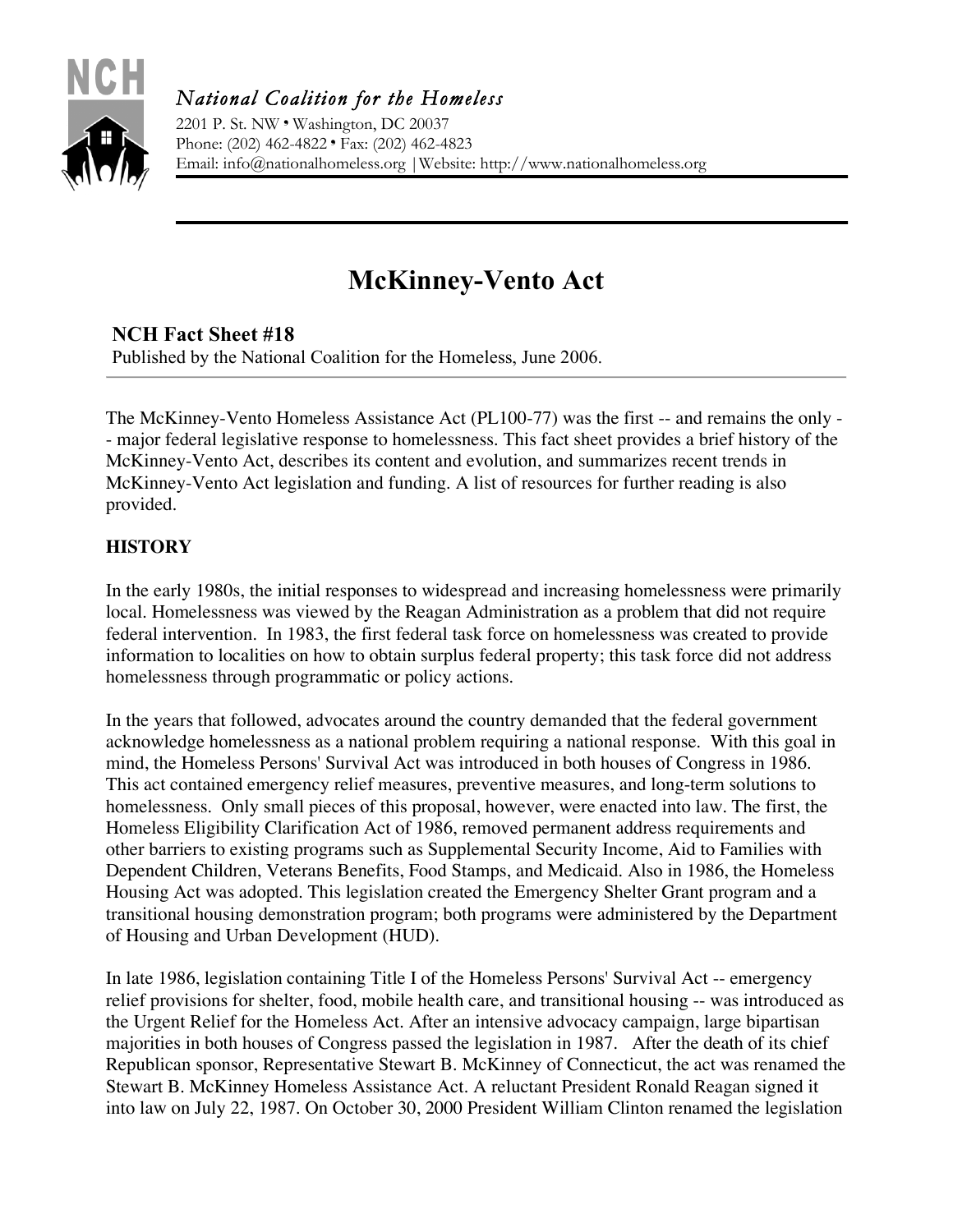the McKinney-Vento Homeless Assistance Act after the death of Representative Bruce Vento, a leading supporter of the act since its original passage in 1987.

### **CONTENT**

The McKinney-Vento Act originally consisted of fifteen programs providing a range of services to homeless people, including emergency shelter, transitional housing, job training, primary health care, education, and some permanent housing. The McKinney-Vento Act contains nine titles:

Title I of the McKinney-Vento Act includes a statement of six findings by Congress and provides a definition of homelessness.

Title II establishes and describes the functions of the Interagency Council on the Homeless, an independent entity within the Executive Branch composed of the heads of 15 federal agencies.

Title III of the McKinney-Vento Act authorizes the Emergency Food and Shelter Program, which is administered by the Federal Emergency Management Agency (FEMA).

Title IV authorizes the emergency shelter and transitional housing programs administered by the Department of Housing and Urban Development, including the Emergency Shelter Grant program (expanded from the program created by the Homeless Housing Act in 1986), the Supportive Housing Demonstration Program, Supplemental Assistance for Facilities to Assist the Homeless, and Section 8 Single Room Occupancy Moderate Rehabilitation.

Title V of the McKinney-Vento Act imposes requirements on federal agencies to identify and make available surplus federal property, such as buildings and land, for use by states, local governments, and nonprofit agencies to assist homeless people.

Title VI authorizes several programs administered by the Department of Health and Human Services to provide health care services to homeless persons, including the Health Care for the Homeless program, a Community Mental Health Services block grant program, and two demonstration programs providing mental health and alcohol and drug abuse treatment services to homeless persons.

Title VII of the McKinney-Vento Act authorizes four programs: the Adult Education for the Homeless Program and the Education of Homeless Children and Youth Program, both administered by the Department of Education; the Job Training for the Homeless Demonstration Program, administered by the Department of Labor; and the Emergency Community Services Homeless Grant Program, administered by the Department of Health and Human Services.

Title VIII amends the Food Stamp program to facilitate participation in the program by persons who are homeless, and also expands the Temporary Emergency Food Assistance Program, administered by the Department of Agriculture.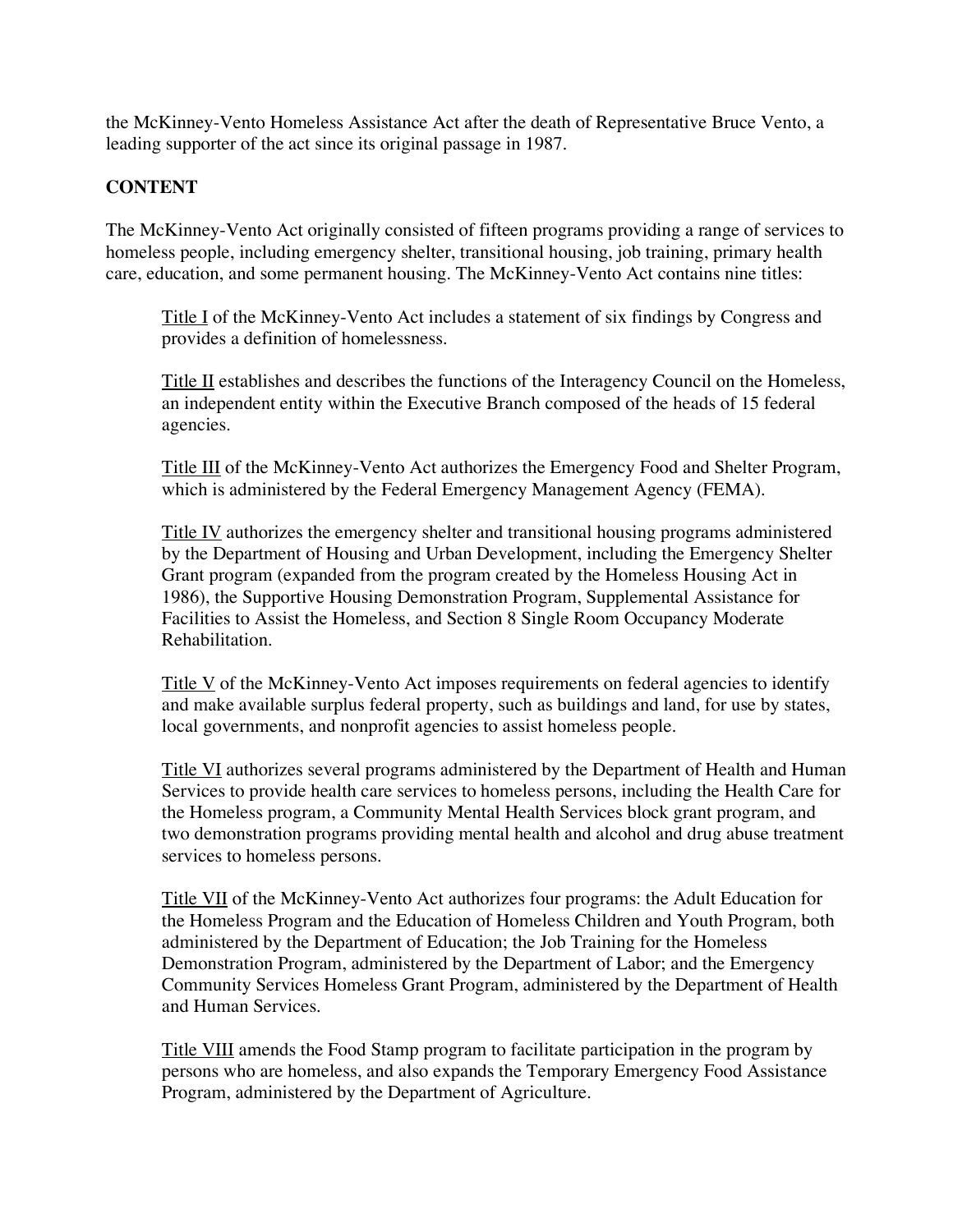Title IX of the McKinney-Vento Act extends the Veterans Job Training Act.

# **EVOLUTION**

The current McKinney-Vento Act has been amended four times: in 1988, 1990, 1992 and 1994. These amendments have, for the most part, expanded the scope and strengthened the provisions of the original legislation.

In 1988, Congress amended the then McKinney Act with relatively minor changes. The 1988 amendments mostly served to expand eligible activities and to modify the distribution of McKinney funds.

The 1990 amendments were more far reaching, altering the majority of programs authorized by the original act. In addition to expanding eligible activities for several McKinney Act programs, a few new programs were created. These included the Shelter Plus Care program, which provides housing assistance to homeless individuals with disabilities, mental illness, AIDS, and drug or alcohol addiction, and a demonstration program within the Health Care for the Homeless program to provide primary health care and outreach to at-risk and homeless children. Also in 1990, the Community Mental Health Services program was amended and given a new name: the Projects for Assistance in Transition from Homelessness (PATH) program. The 1990 amendments also specified in greater detail the obligations of states and local educational agencies in assuring the access of homeless children and youth to public education. The amendments also increased the Education of Homeless Children and Youth program's authorization and required states to make grants to local educational agencies for the purpose of implementing the law.

The 1992 amendments modified and expanded Title IV of the then McKinney Act, the shelter and housing provisions. Included in these amendments were the creation of "safe havens," or very lowcost shelter for persons unwilling or unable to participate in supportive services; the creation of a Rural Homeless Housing Assistance grant program; and the consolidation of the mental health services demonstration program and the alcohol and drug abuse treatment demonstration program into the Access to Community Care and Effective Services and Support (ACCESS) program. The ACCESS demonstration program was designed to fund projects that integrate services for severely mentally ill people.

In 1994, Congress amended the Education of the Homeless Children and Youth program and the Surplus Property Program. The amendments to the Education of Homeless Children and Youth program provided local educational authorities with greater flexibility in the use of funds; specified the rights of homeless preschoolers to a free and appropriate public preschool education; gave parents of homeless children and youth a voice regarding their children's school placement; and required educational authorities to coordinate with housing authorities. The 1994 amendments also removed military bases closed under base-closure laws from the McKinney Act process and created a new process under which service providers could apply to Local Redevelopment Agencies to use property at closed bases to assist homeless persons.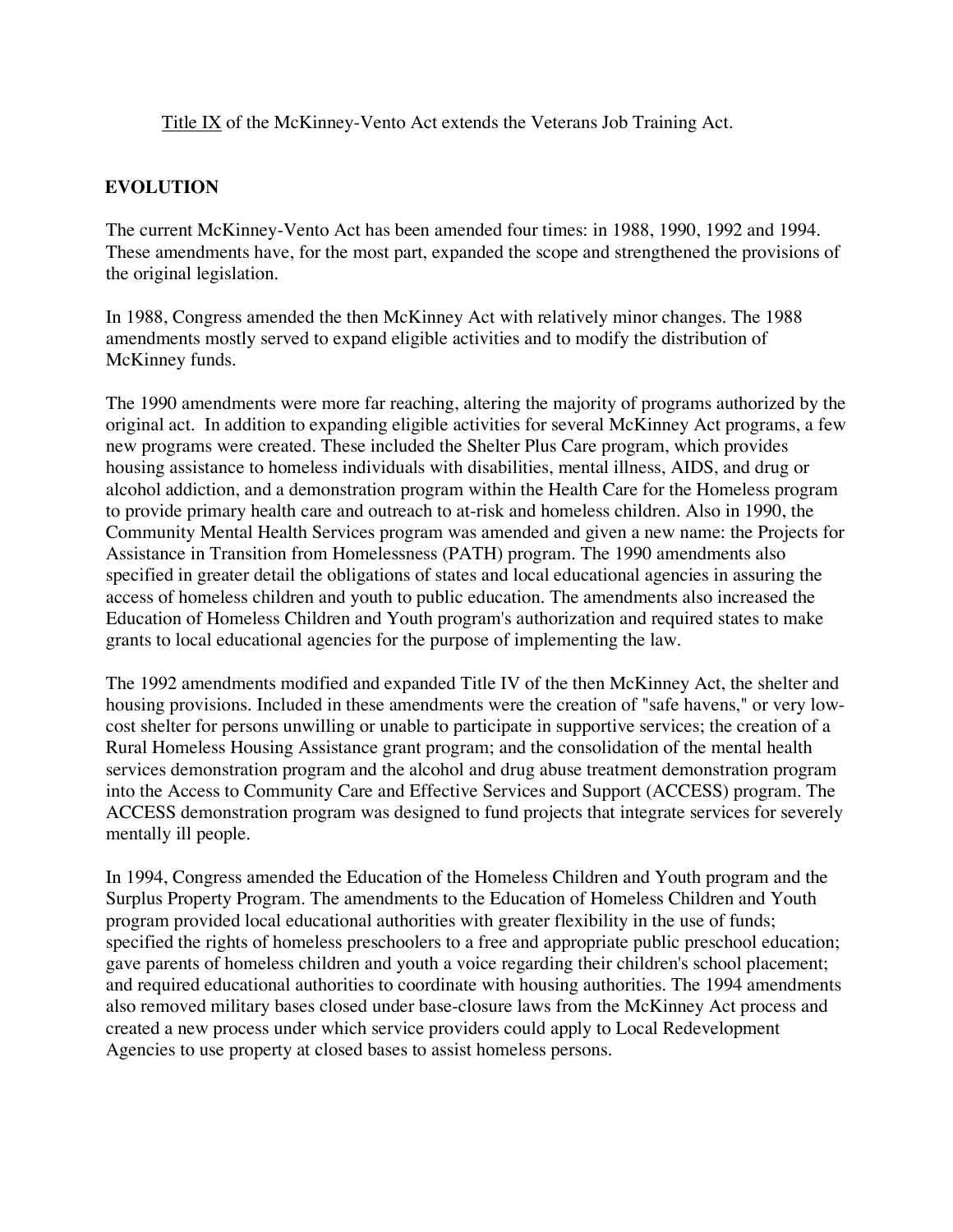### **RECENT TRENDS AND CURRENT STATUS**

Since the passage of the original McKinney Act in 1987, the now McKinney-Vento Act programs have been expanded and funding has significantly increased. However, McKinney-Vento programs have suffered setbacks in recent years. These programs now face new challenges as homelessness persists unabated across the country.

Congress authorized just over \$1 billion in expenditures for McKinney Act programs for 1987 and 1988; however, a total \$712 million was appropriated for those years. In subsequent years, overall funding levels increased from \$350.2 million in FY87 to the all-time high of \$1.49 billion in FY95. Recently, however, support for McKinney-Vento Act programs has declined. The share of the U.S. budget allocated to Homeless Assistance Grants has decreased by 8% over the past four years, and by 28% since 1995, when the homeless plans were consolidated (National Law Center on Homelessness and Poverty, 2005). In FY94, the Interagency Council on the Homeless lost its funding and was made part of the White House's Domestic Policy Council. In FY95, funding for the Job Training for the Homeless program was terminated. In FY96, funding for McKinney-Vento programs was cut by a total of 27%. Several McKinney-Vento programs saw their funding eliminated entirely. These programs included the Adult Education for the Homeless program, the Homeless Veterans Reintegration Project, the Emergency Community Services Homeless Grant Program, and the Family Support Centers. Over the past few years, funding has been partly restored to some of these programs, although few have surpassed their FY95 funding levels. Adding to these concerns, the Administration's suggested budget proposes a 36% decline in federal housing assistance by FY2010 (NLCHP, 2005).

More recently, a few McKinney-Vento Act programs have been repealed and some may face dramatic restructuring. In 1998, consolidation legislation repealed the Job Training for the Homeless program and the Adult Education for the Homeless program.

In 2001, Congress again reauthorized the McKinney Education of Homeless Children and Youth Program as the McKinney-Vento Homeless Education Assistance Improvements Act in the No Child Left Behind Act, signed by President George W. Bush on January 8, 2002 (Project HOPE, 2005).

## **CONCLUSION**

The McKinney-Vento Act has created valuable programs that have saved lives and helped hundreds of thousands of Americans to regain stability. A 1995 evaluation of the HUD McKinney-Vento programs concluded that the programs "have assisted significant numbers of homeless persons to regain independence and permanent housing and at reasonable costs." A 1996 evaluation of the HUD McKinney-Vento programs' Continuum of Care process noted that this approach to implementing the programs has "given localities and states new tools for addressing the problem of homelessness" (Fuchs and McAllister, 1996). Similarly, a 1995 evaluation of the Health Care for the Homeless (HCH) program found that HCH programs "represent innovative and effective efforts to improve access to health and health-related services for homeless people in the United States" (Cousineau, 1995). And a 1995 evaluation of the Education for Homeless Children and Youth program found that homeless children's access to school has improved significantly since passage of the McKinney-Vento Act, and that "state coordinators and local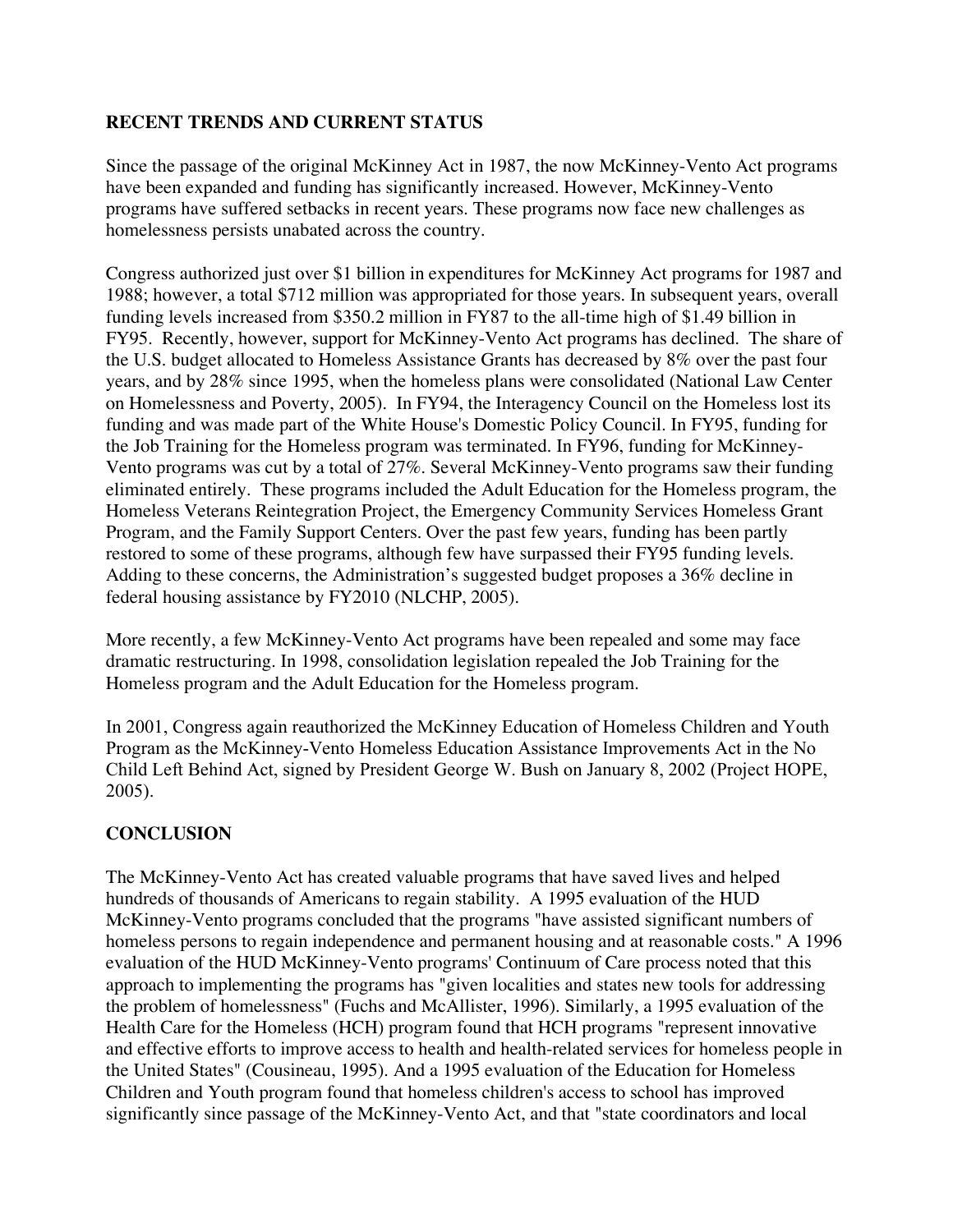school district administrators have worked hard, with limited resources, to ensure homeless children's and youth's access to a free, appropriate education" *(Anderson et al., 1995).* All of these evaluations noted, however, that the resources allocated to the McKinney-Vento programs are insufficient to meet demand, and that lack of adequate funding limits the programs' success. While inadequate funding clearly impedes the effectiveness of the McKinney-Vento programs, the McKinney-Vento Act's greatest weakness is its focus on emergency measures -- it responds to the symptoms of homelessness, not its causes. The McKinney-Vento Act was intended as a first step toward resolving homelessness; in the absence of legislation containing farther-reaching measures, homelessness can only be expected to increase. In speaking on the floor of the Senate when the McKinney-Vento Act was first introduced, then Senator Albert Gore (D-TN), one of the bill's chief sponsors, said:

"(McKinney) is an essential first step towards establishing a national agenda for action to eradicate homelessness in America... No one in this body should believe that the legislation we begin considering today is anything more than a first step towards reversing the record increase in homelessness" (Congressional Record, p. S3683, March 23, 1987).

The McKinney-Vento Act was, and remains, landmark legislation. The programs created by the McKinney-Vento Act are needed now more than ever, as homelessness shows no signs of abating. However, after more than a decade of an emergency response to a long-term crisis, it is clear that only by addressing the causes of homelessness -- lack of jobs that pay a living wage, inadequate benefits for those who cannot work, lack of affordable housing, and lack of access to health care - will homelessness be ended.

## **RESOURCES**

Adler, Wendy Chris. Addressing Homelessness: Status of Programs Under the Stewart B. McKinney Act and Related Legislation, 1991. National Coalition for the Homeless, 2201 P St., NW, Washington, DC 20037; 202/462-4822.

Anderson, Leslie et al. An Evaluation of State and Local Efforts to Serve the Educational Needs of Homeless Children and Youth, 1995. Available, free, from the U.S. Department of Education, 600 Independence Ave., SW, Room 4168, Washington, DC 20202-8240; 202/401 0590.

Cousineau, Michael et al. A Study of the Health Care for the Homeless Program: Final Report, 1995. Available, free, from the National Clearinghouse for Primary Care Information, 2070 Chain Bridge Rd., Suite 450, Vienna, VA 22182-2536; 800/400-2742. In the Washington, DC metro area: 703/902-1248.

Foscarinas, Maria. "The Federal Response: The Stewart B. McKinney Homeless Assistance Act," in Homelessness in America, 1996. National Coalition for the Homeless, 2201 P St., NW, Washington, DC 20037; 202/462-4822.

Fuchs, Ester and William McAllister. The Continuum of Care: A Report on the New Federal Policy to Address Homelessness, 1996. Available from Community Connections, PO Box 7189, Gaithersburg, MD 20898-7189; 800/998-9999.